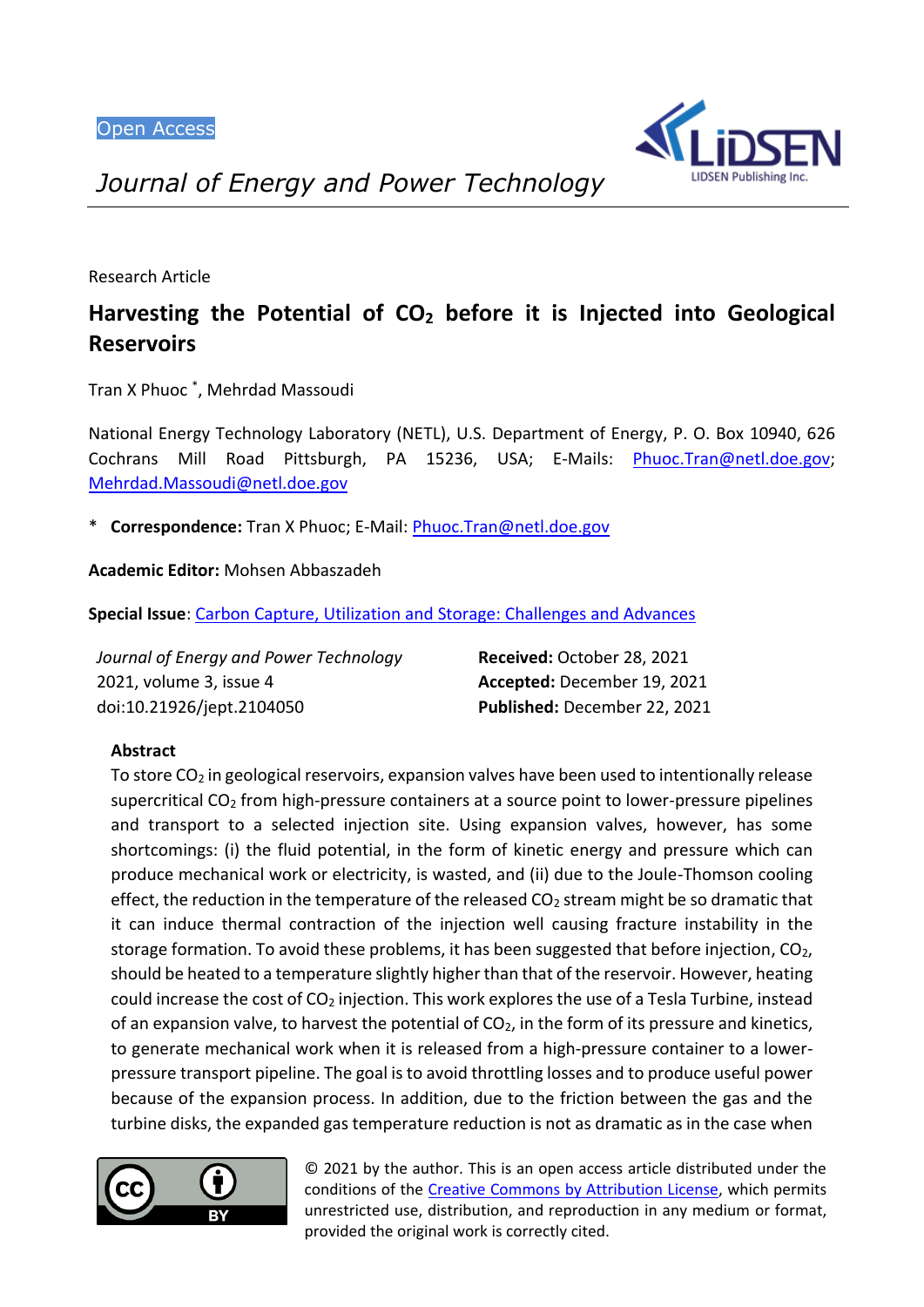an expansion valve is used. Thus, as far as  $CO<sub>2</sub>$  injection is concerned, the need for preheating can be minimized.

### **Keywords**

CO<sup>2</sup> sequestration; tesla turbine; geological reservoirs

# **1. Introduction**

Expansion valves, including regulators, throttling valves, capillary tubes, etc., have been used to intentionally reduce the potential of a carrier fluid when it is delivered from a high-pressure container to the consumers or to the utilization sites at low specified pressure levels. In carbon capture and storage in formations beneath the earth surface,  $CO<sub>2</sub>$  generated from the main point source is stored in high-pressure containers. Expansion valves are usually used to release it to carrying pipelines with lower pressure for transporting it to a selected geological reservoir for longterm storage. Before injecting, CO<sub>2</sub> would need to be heated to a temperature slightly higher than that of the reservoir to avoid  $CO<sub>2</sub>$  condensation in the injection well and fracture instability in the storage formation [1-4]. Using expansion valves, however, has some shortcomings: (i) the fluid potential, in the form of kinetic energy and pressure, that can produce mechanical work or electricity, is wasted. In fact, a great deal of energy has been wasted due to all kinds of expansion valves that have been used to intentionally release and deliver natural gases from high-pressure lines to the consumers at lower specified pressure levels [5]. And (ii) the expanded  $CO<sub>2</sub>$  stream might be significantly cooled down due to the Joule-Thomson cooling effect. For  $CO<sub>2</sub>$  stored in a container of 40 °C and pressures of 25 to 15 MPa, the Joule-Thomson cooling effect could generate a decrease in the CO<sub>2</sub> temperature by 8 °C to 11 °C, respectively, as it expands to enter a transport pipeline of 8 MPa. Since  $CO<sub>2</sub>$  preheating consumes energy and expensive [6, 7], the Joule-Thomson cooling effect would dramatically increase the energy cost of injecting  $CO<sub>2</sub>$  in storage projects.

This work reports an exploratory study on the possibility of using a Tesla turbine, instead of a throttling/expansion valve, for releasing and delivering  $CO<sub>2</sub>$  from a high-pressure storage container to a transport pipeline at a lower pressure. Thus, the Joule-Thomson cooling effect is eliminated. Tesla turbines are simple, reliable, and bladeless (Figure 1). They are composed of flat, thin, and parallel co-rotating disks arranged normal to a shaft. When a working fluid is flowing through the gaps between the rotating disks, the shearing forces between the fluid and the rotating disks generate torques about the shaft producing mechanical work. Thus, when  $CO<sub>2</sub>$  is released through the gaps of a Tesla turbine, instead of an expansion valve, its potential, in the form of pressure, can be harvested to generate mechanical work. The novel concept of the present work is the use of a Tesla turbine as an alternative to a conventional expansion valve of any kind to avoid throttling losses and to produce useful power which can be used to generate electricity or to preheat  $CO<sub>2</sub>$ before injection. In addition, due to the friction between the gas and the turbine disks, the expanded gas temperature reduction is not as dramatic as is the case when an expansion valve is used. Thus, as far as  $CO<sub>2</sub>$  injection is concerned, the energy cost of injecting  $CO<sub>2</sub>$  can be minimized.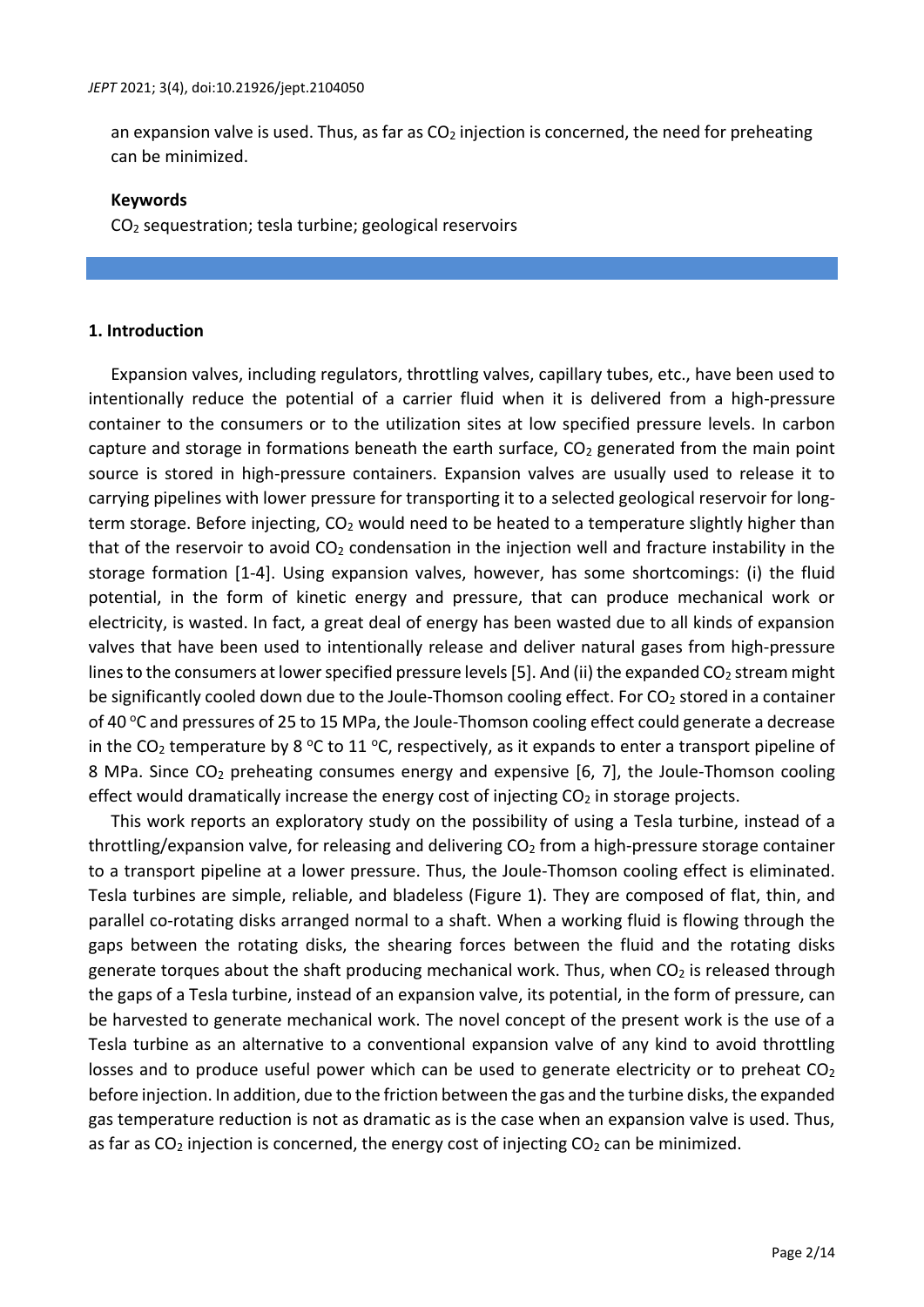

**Figure 1** A schematic of a Tesla turbine.

In summary, the use of a Tesla turbine as a high-pressure  $CO<sub>2</sub>$  expansion device, its potential in the form of pressure and kinetics can be harvested to generate work and heat to preheat  $CO<sub>2</sub>$ . Hence, characterizing the performance of a Tesla turbine using  $CO<sub>2</sub>$  as the working fluid is necessary. Tesla turbines have been investigated using air or water as the working fluid. Only in the last few years the Tesla turbine has been considered as a possible alternative to micro expanders for organic Rankine cycles [8, 9]. Song et al. [9] developed a code to assess the thermodynamic efficiency, as well as the power produced by a Tesla turbine working with different organic fluids. Aghagoli and Sorin [10] proposed a new transcritical carbon dioxide heat pump cycle, where a Tesla turbine was used to replace the expansion valve. They demonstrated that the coefficient of performance of the cycle is up to 16.3% higher than the traditional cycle with an expansion valve. In addition, when the rotor angular velocity is about 1000 rad/s, the turbine power is at its maximum; increasing the inlet pressure leads to the higher torque and consequently higher turbine power. At lower inlet pressure, the coefficient of performance of the heat pump cycle is higher. However, to the best of our knowledge, there are no studies investigating the use of a Tesla turbine as an integral component for CO<sup>2</sup> expansion, transport, and injection for long-term storage. Therefore, the main objective of this work is to estimate the Tesla turbine power output and its angular velocity when supercritical CO<sub>2</sub> of high pressure is released and delivered by a lower-pressure transport pipe. Such estimation will be carried out under a wide range of inlet and outlet pressures to show that as high-pressure  $CO<sub>2</sub>$  is released through a Tesla turbine, instead of a throttling/expansion valve, its potential to generate mechanical work is not wasted and can be harvested.

# **2. Simple Analysis**

Conventional gas turbines expand the working fluid over the (aerodynamic) blades, producing a lift force on each blade that induces torque about the rotating drive shaft. A Tesla turbine relies on the fluid wall shear stress on the disks to convert the energy of the fluid to generate torque acting on the shaft. Figure 2 shows the release of supercritical  $CO<sub>2</sub>$  from a high-pressure container into a lower-pressure transport pipe via a Tesla turbine. As it is released, supercritical  $CO<sub>2</sub>$  enters the gap between the two rotating disks and exits the turbine after circulating about 360 degrees around the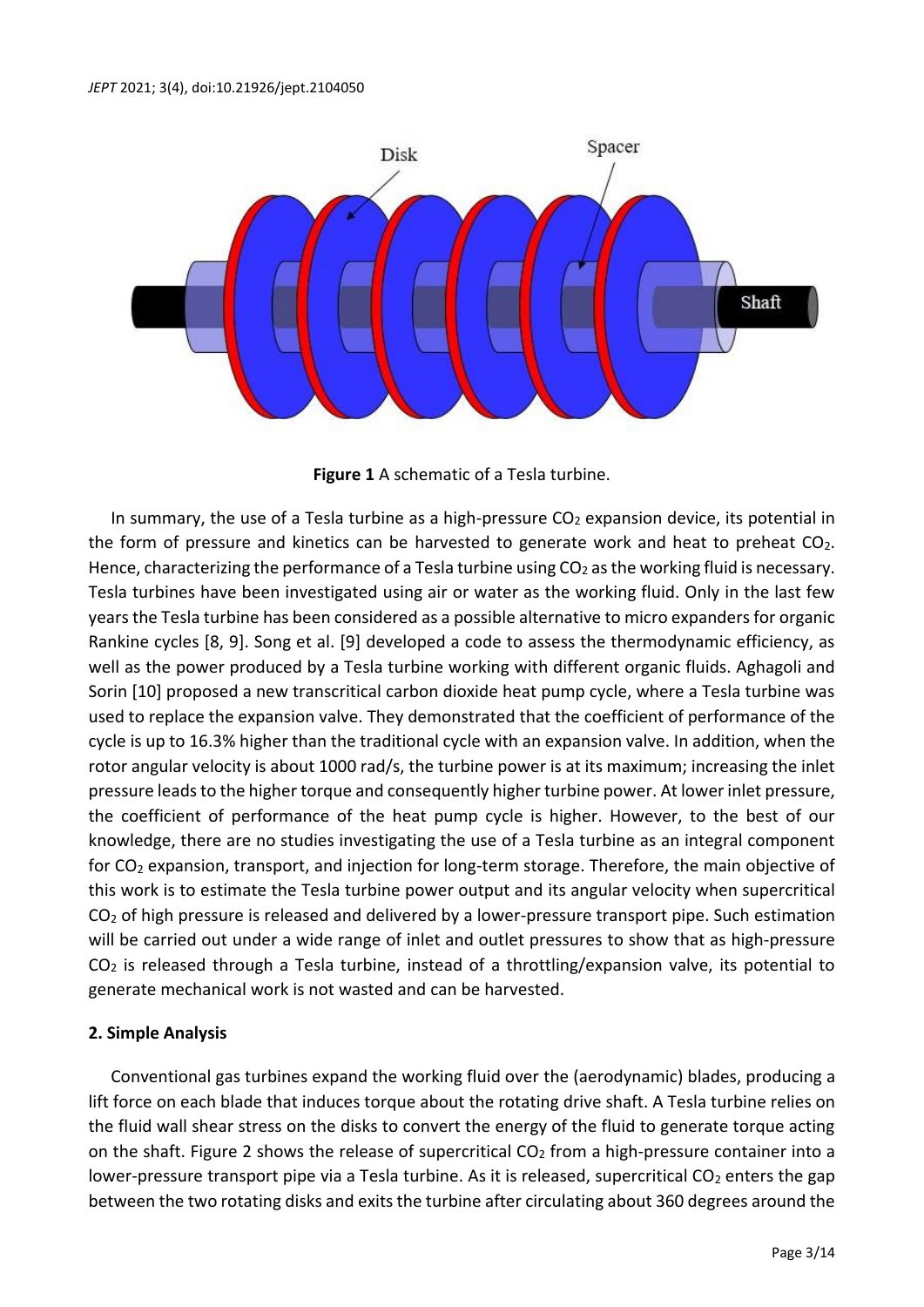shaft. While it flows between the disks, its momentum is reduced because part of it is used to generate torque to rotate the disks. Comprehensive assessment of Tesla turbine performance can be found in available literature [8, 11-13]. In these reports, the assessment was done through using the Navier-Stokes equations in cylindrical coordinates, under the assumptions of incompressible steady flow and neglecting the body forces.



Figure 2 CO<sub>2</sub> released from a high-pressure container to a low-pressure transport pipe via a Tesla turbine; ( $P_{in}$  and  $T_{in}$  are the pressure and the temperature of CO<sub>2</sub> leaving the high pressure container and entering turbine. P, T, and V are the pressure, the temperature, and velocity of the  $CO<sub>2</sub>$  stream flowing through and leaving the turbine, T is the tesla turbine).

Tamir et al. [14] reported, both experimentally and analytically, a study on Tesla stall torques with air as the working fluid. By assuming laminar flow over a flat plate, an analytical model was developed where the turbine disk is divided into four separate pieces (one-quarter of the disk for each inlet port). Each piece has a length equal to a quarter of the disk's circumference, and a width equal to the difference between the outer and the inner disk radius. The shear force induced by the flow over these four separate pieces was assumed to be the shear induced by the laminar flow over a flat plate acting at the center of each plate. Comparing with the measured results, the model was seen to overpredict the measured Tesla turbine stall torques for inlet velocities up to 100 m/s, and under-predict the measured values for inlet velocities higher than 100 m/s. With considerations given to the uncertainties in the experimental data, the model predictions were in good agreement with the measured values, especially in the regime of high inlet flow velocities. In our present work,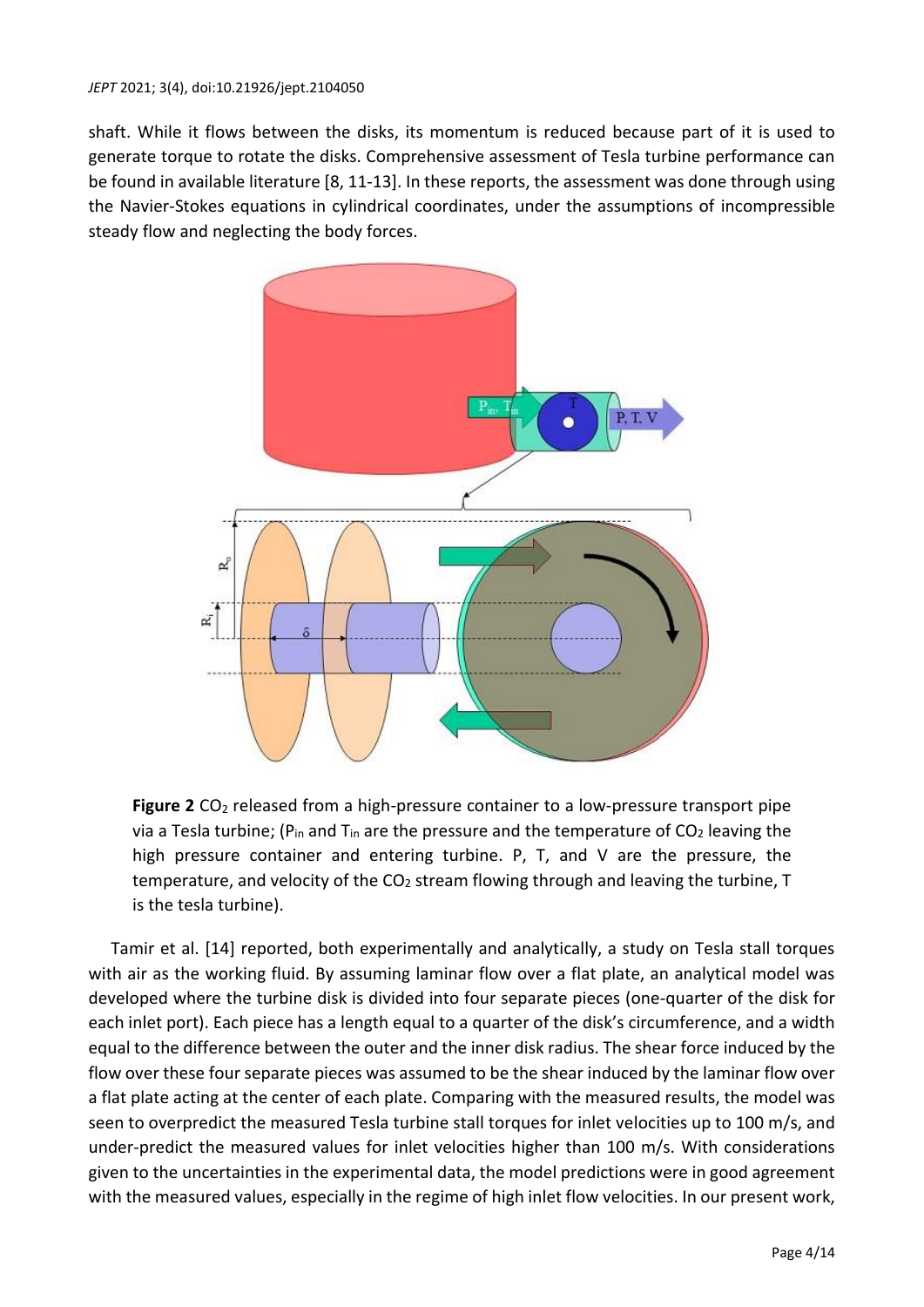we simply estimate the power harvested by  $CO<sub>2</sub>$  expansion using the pressure of the container, the pressure of the transport pipelines and the external torques as the parameters. Thus, this simple approach appears to be reasonable enough for the present calculations. The shear force induced by the flow is given as

$$
F_t = 5.312U^{3/2}R_o^{3/2}\left(1 - \frac{R_i}{R_o}\right)\sqrt{\frac{\pi \rho \mu}{4}\left(1 + \frac{R_i}{R_o}\right)}\tag{1}
$$

Where  $R_i$  and  $R_o$  are the rotating disk inner and outer radius, respectively, U is the velocity of CO<sub>2</sub> flowing through the gap between the disks,  $\rho$  and  $\mu$  are the CO<sub>2</sub> density and viscosity respectively, and the linear velocity  $U$  is

$$
U = V - V_D = V - R_o \omega \tag{2}
$$

Where V (m/s) is the velocity of CO<sub>2</sub> flowing through the gap and  $V_D$  (m/s) and  $\omega$  (rad/s) are the tangential and the angular velocities of the rotating disks, respectively. The resulting torque,  $\tau_{strs}$ , is calculated by multiplying the shear forces by a lever arm equal to the distance from the disk's center to half the disk's width

$$
\tau_{strs} = 10.624U^{3/2}R_o^{5/2}\left(1 - \frac{R_i}{R_o}\right)\left(1 + \frac{R_i}{R_o}\right)\sqrt{\frac{\pi \rho \mu}{4}\left(1 + \frac{R_i}{R_o}\right)}\tag{3}
$$

And the power,  $P_w$  (W), is calculated as

$$
P_w = \tau_{strs}\omega\tag{4}
$$

The power per unit mass,  $p_w$  (J/kg) is.

$$
p_w = \frac{P_w}{\dot{m}} = \frac{P_w}{(R_o - R_i)\delta \rho_{CO_2}}
$$
\n<sup>(5)</sup>

Where  $\dot{m} = (R_o - R_i) \delta \rho_{CO_2}$  is the CO<sub>2</sub> mass flow rate,  $\delta$  is the space between the rotors.

### *2.1 Turbine Angular Velocity, (rad/s)*

As the working fluid enters and flows through the gap between the stationary disks, a velocity gradient near the disk is developed; this is responsible for the generation of the shear stress which in turn develops a torque,  $\tau_{strs}$ , on the disk. When the turbine is not loaded, the resisting torque is the frictional torque of the shaft. If the torque developed by the shear stress is greater than the frictional torque,  $\tau_{fr}$ , the disk will start rotating. If the turbine is loaded, the resisting torque is now due to the load,  $\tau_{load}$ , and the frictional torque,  $\tau_{fr}$ . With the resistant torque  $\tau_r = \tau_{fr} + \tau_{load}$ , the angular speed is calculated as

$$
\tau_{strs} - \tau_r = I \frac{d\omega}{dt} \tag{6}
$$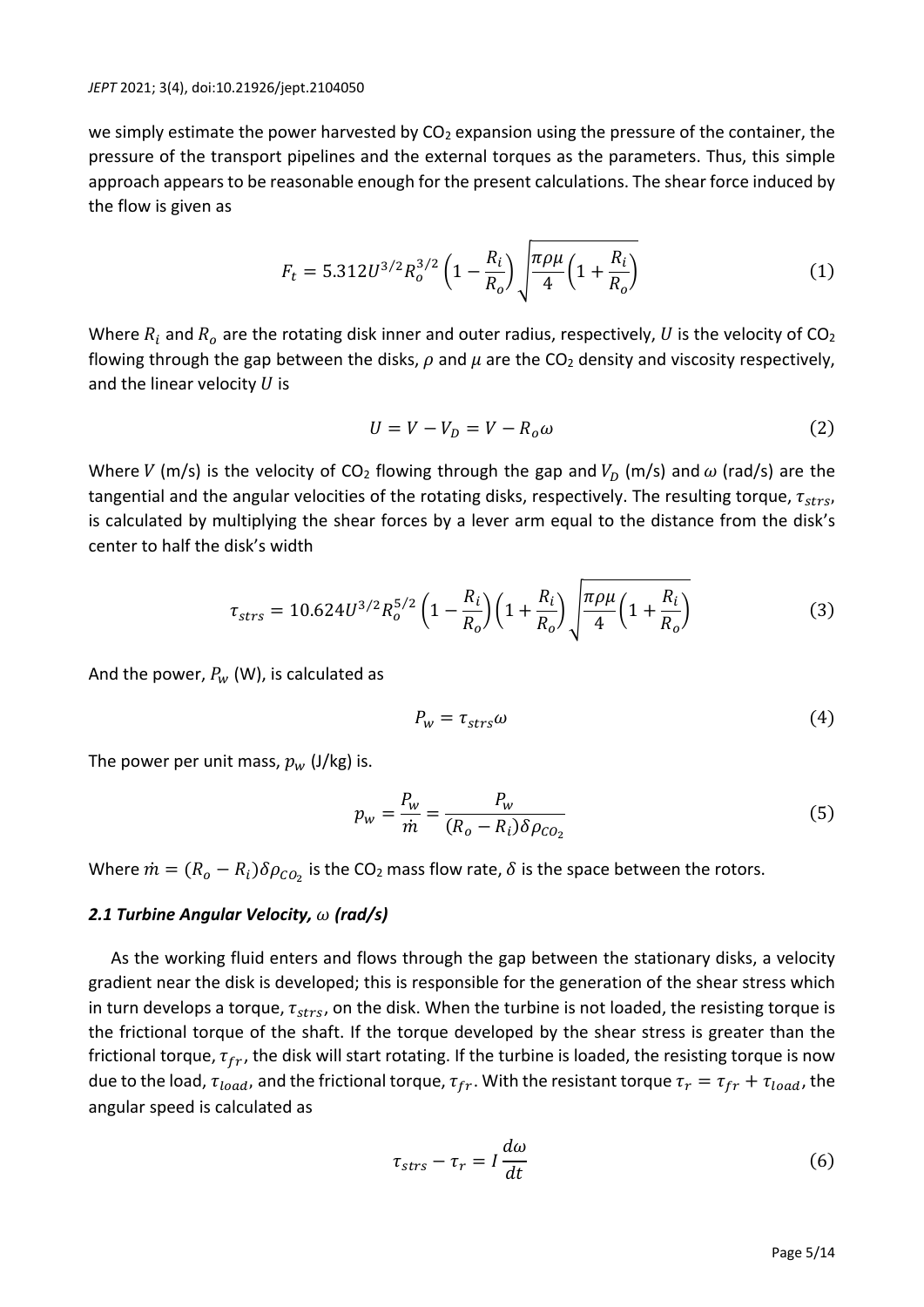Where I is the moment of inertia of the rotating disks. With the disk thickness  $\beta$ , each channel has two rotating disks, and if the turbine density is  $\rho_t$ , then the turbine mass is approximated as the mass of the channel  $m = 2\pi \rho_t R_o^2 \beta$ ; thus, the moment of inertia  $I$  is

$$
I = \frac{mR_o^2}{2} = \pi \rho_t R_o^4 \beta \tag{7}
$$

With Eqn. (7), the angular speed is determined as

$$
\frac{d\omega}{dt} = \frac{(\tau_{strs} - \tau_r)}{\pi \rho_t R_o^4 \beta} \tag{8}
$$

### *2.2 Calculating the Fluid Velocity V*

The velocity of  $CO<sub>2</sub>$  at the turbine inlet is assumed to be zero. However, the velocity of  $CO<sub>2</sub>$  as it passes through the turbine is not negligible. Referring to Figure 2, the momentum conservation across the turbine can be written as

*Momentum*: 
$$
P_1 - \frac{F_t}{A_t} = P + \rho V^2
$$
 (9)

The  $CO<sub>2</sub>$  velocity entering the rotors is calculated from Eqn. (9) as

$$
V = \left(\frac{P_1 - \frac{F_t}{A_t} - P}{\rho}\right)^{1/2}
$$
 (10)

Where  $A_t$  is the cross sectional area of the gap. With  $\delta$  as the gap space,  $A_t$  is approximated as

$$
A_t = (R_o - R_i)\delta \tag{11}
$$

### *2.3 Thermophysical Properties of CO<sup>2</sup>*

Fundamental equations for calculating the thermodynamic properties of  $CO<sub>2</sub>$  have been reported in literature [15-17]. These equations were expressed in terms of the dimensionless Helmholtz free energy (A/RT) which depends on density and temperature and they are applicable for the temperature range from the Triple-Point to 1100 K and pressures up to 800 MPa. For the transport properties, the correlations developed by Vesovic et al [18] and Fenghour et al. [19] for the transport properties of  $CO<sub>2</sub>$  are used in our analysis. We then compare the results with those obtained from NIST database [20]. It was found that the average deviation is about 0.2% for  $CO<sub>2</sub>$  density and less than 0.1% for all other properties.

### **3. Results and Discussions**

In this section we will present our results for the estimated turbine output power using the analytical equations presented in Section 2; the power output is a function of the external torques, the pressures of the container and of the transport pipelines. For a given load, the performance of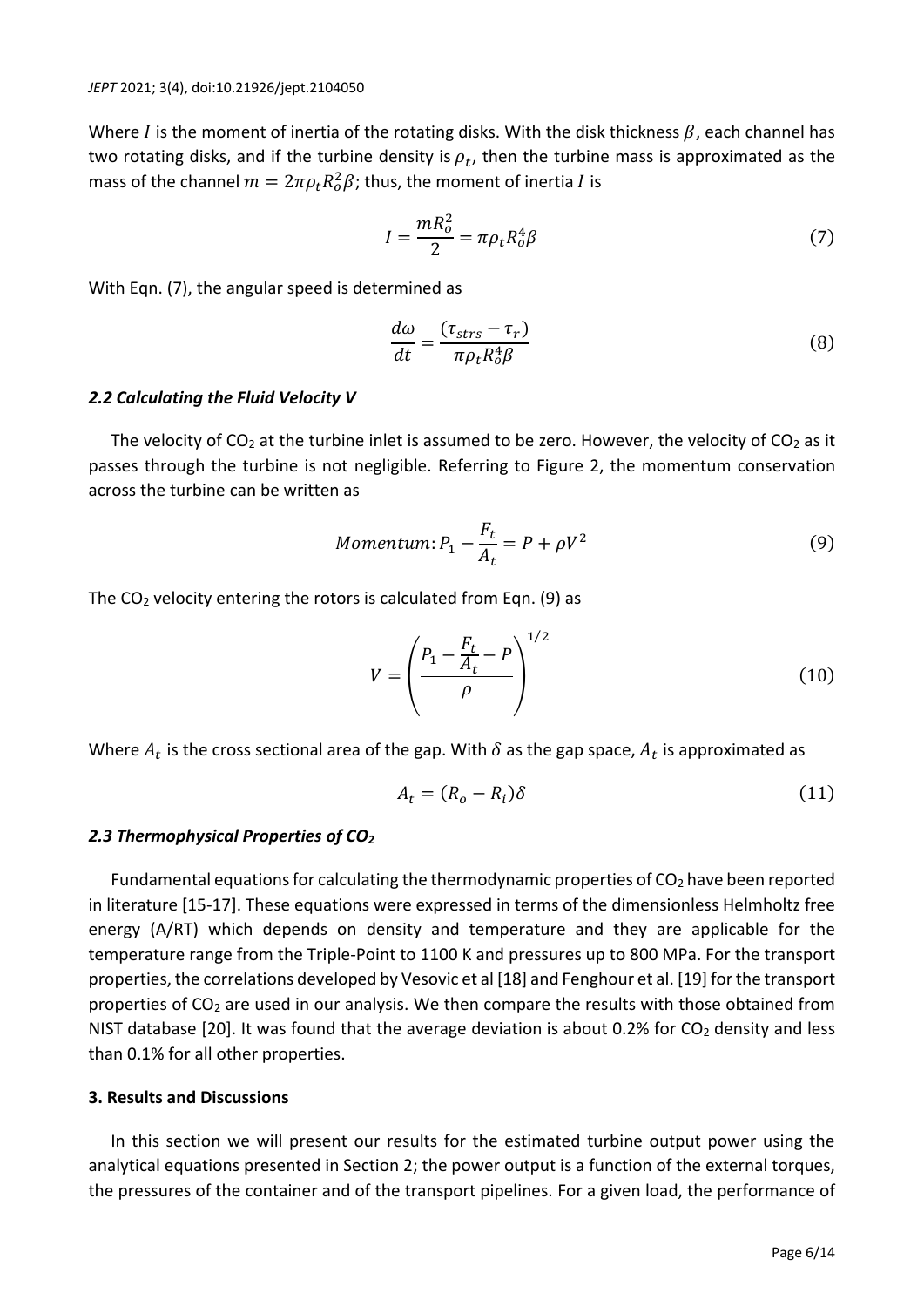#### *JEPT* 2021; 3(4), doi:10.21926/jept.2104050

a Tesla turbine depends on the geometric parameters of the turbine (for example, the main geometric parameters are the ratio between the inlet and the outlet disk radius, the external diameter of the space between the disks, the thickness of the disks, etc.) and the operating conditions (inlet/outlet pressures, inlet/outlet temperatures). The turbine material influences its angular speed as shown by Eqn. (8). The heat transfer between the fluid and the turbine can affect the  $CO<sub>2</sub>$  exhaust temperature as mentioned in the introduction. Thus, both turbine material and heat transfer might have some effects on the numerical values of the calculated output power. Their roles, however, on the manner by which the output power can depend on the external torques, the pressures of the container and the transport pipelines are insignificant. Therefore, in this work, we did not include the heat transfer effect and we only looked at the effects of the operating conditions while the turbine geometric parameters as well as its material were kept unchanged. The operating conditions here are mainly the pressures and the temperatures of the high-pressure container and of the transport pipelines. Since  $CO<sub>2</sub>$  remains supercritical for the conditions of pressure and temperature of many geological reservoirs, its state during the injection process must be supercritical. Thus, the pressures in the transport pipelines are chosen from 8 to 12 MPa and the pressures of the high-pressure container are from 15 MPa to 25 MPa.

In a Tesla turbine, as the fluid enters at a high velocity, a velocity gradient near the disks is developed, generating the shear stress which in turn develops the torque,  $\tau_{strs}$ , on the disks. When the turbine is not loaded the resisting torque is the frictional torque of the shaft. If the torque developed by the shear stress is greater than the frictional torque,  $\tau_{fr}$ , the disk will start rotating. As the disk rotating speed increases, the relative velocity of the fluid with respect to the disk, (Eqn. (2)), decreases and so is the shear stress causing the torque. Eventually, the torque due to the shear stress is balanced by the frictional torque and a steady-state condition is reached; the disk is rotating at a constant angular velocity. For the same inlet/outlet conditions, if the turbine is loaded, the resisting torque is due to the load and the frictional torques, and the rotational speed at steady state will be less than that of the steady rotational speed at no load. Thus, using steady-state condition, the performance of a Tesla turbine in terms of its angular velocity and the power output under various load conditions are determined.

Examples of such steady-state conditions are shown in Figure 3, Figure 4 and Figure 5. Figure 3 shows the results on the angular velocity,  $\omega$ , and the relative velocity, U, as a function of time due to the effect of the external loads while the inlet pressure and the outlet pressure are kept constant at 20 MPa and 8 MPa, respectively. The results indicate that for a given load, the angular velocity increases rapidly and levels off to a constant value after a short time. The values of the angular velocity are seen to increase as the load decreases. For example, when the load is 0.1 N-m, the angular velocity increases rapidly and reaches the steady state condition at 2382 rad/s after about 3 s. When the load is 2.5 N-m, the steady state condition is reached just after 2.1 s and the angular velocity is 278 rad/s. The effects of the external load on the relative velocity  $U$  as a function of time can be seen from Figure 3(b). For a fixed condition of the inlet and the outlet pressures, the magnitude of the relative velocity at steady state increases with the external load. In the range of the external loads and the operational pressures reported here, the relative velocity of about 180 m/s is achievable with the external load of 2.5 N-m when the operating condition is kept at 25 MPa inlet pressure and 8 MP outlet pressure.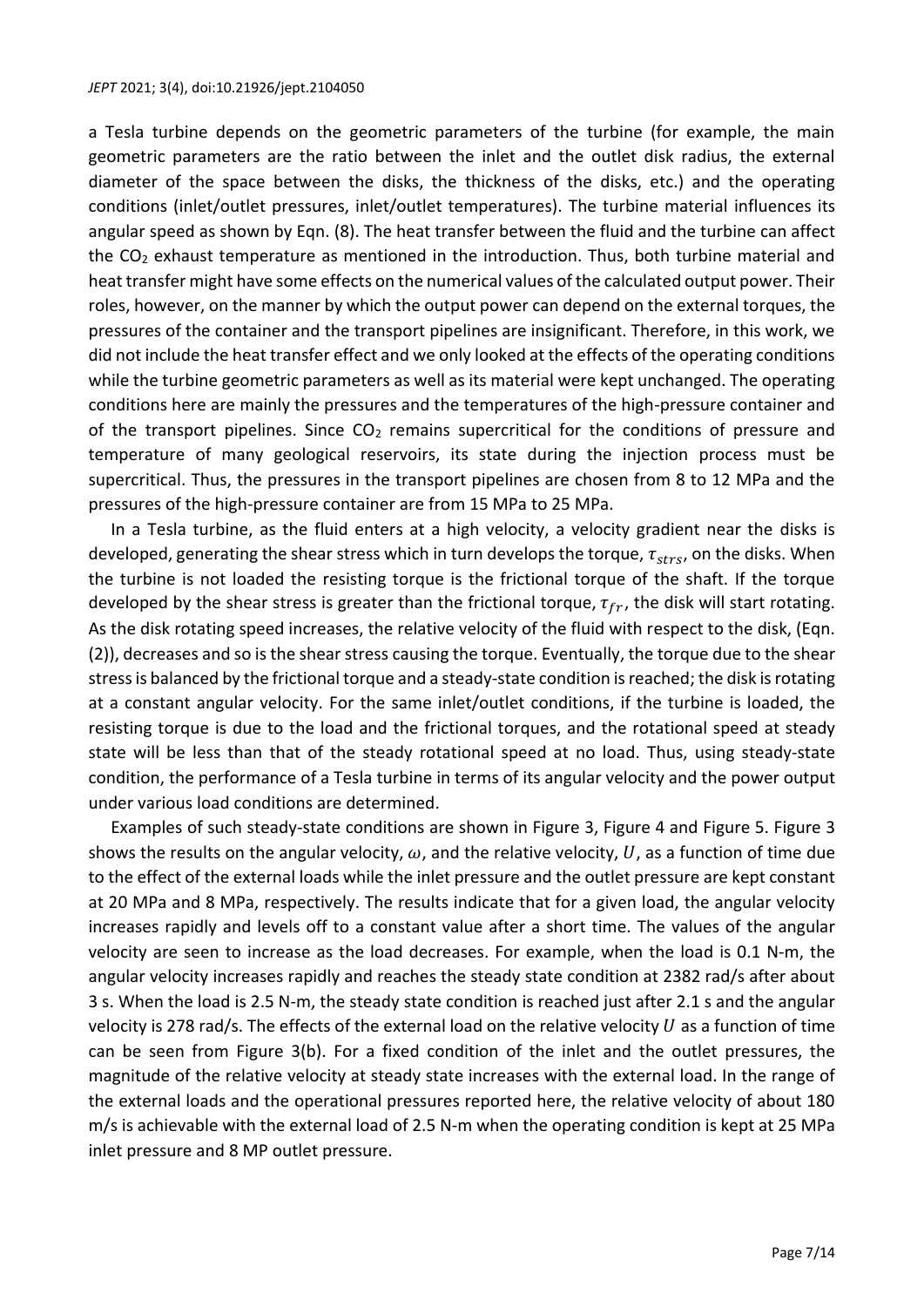

**Figure 3** (a) Angular velocity,  $\omega$ , and (b) the relative Velocity, U, as a function of time. The effect of the load, (Inlet pressure = 20 MPa; Outlet pressure = 8 MPa;  $T_0$  = 311 K,  $R_i$ = 40 mm,  $R_o$  = 80 mm, gap,  $\delta$  = 0.8 mm, disk thickness,  $\beta$  = 0.8 mm, and the turbine density,  $\rho_t$  = 2500 kg/m<sup>3</sup>).



**Figure 4** Angular velocity and the relative velocity as a function of time: (a) Effect of the outlet pressure, (b) effect of inlet pressure; (typical conditions:  $T_0 = 311$  K,  $\tau_{load} = 1.5$  Nm,  $R_i$  = 40 mm,  $R_o$  = 80 mm, gap,  $\delta$  = 0.8 mm, disk thickness,  $\beta$  = 0.8 mm, and the turbine density,  $\rho_t$  = 2500 kg/m<sup>3</sup>).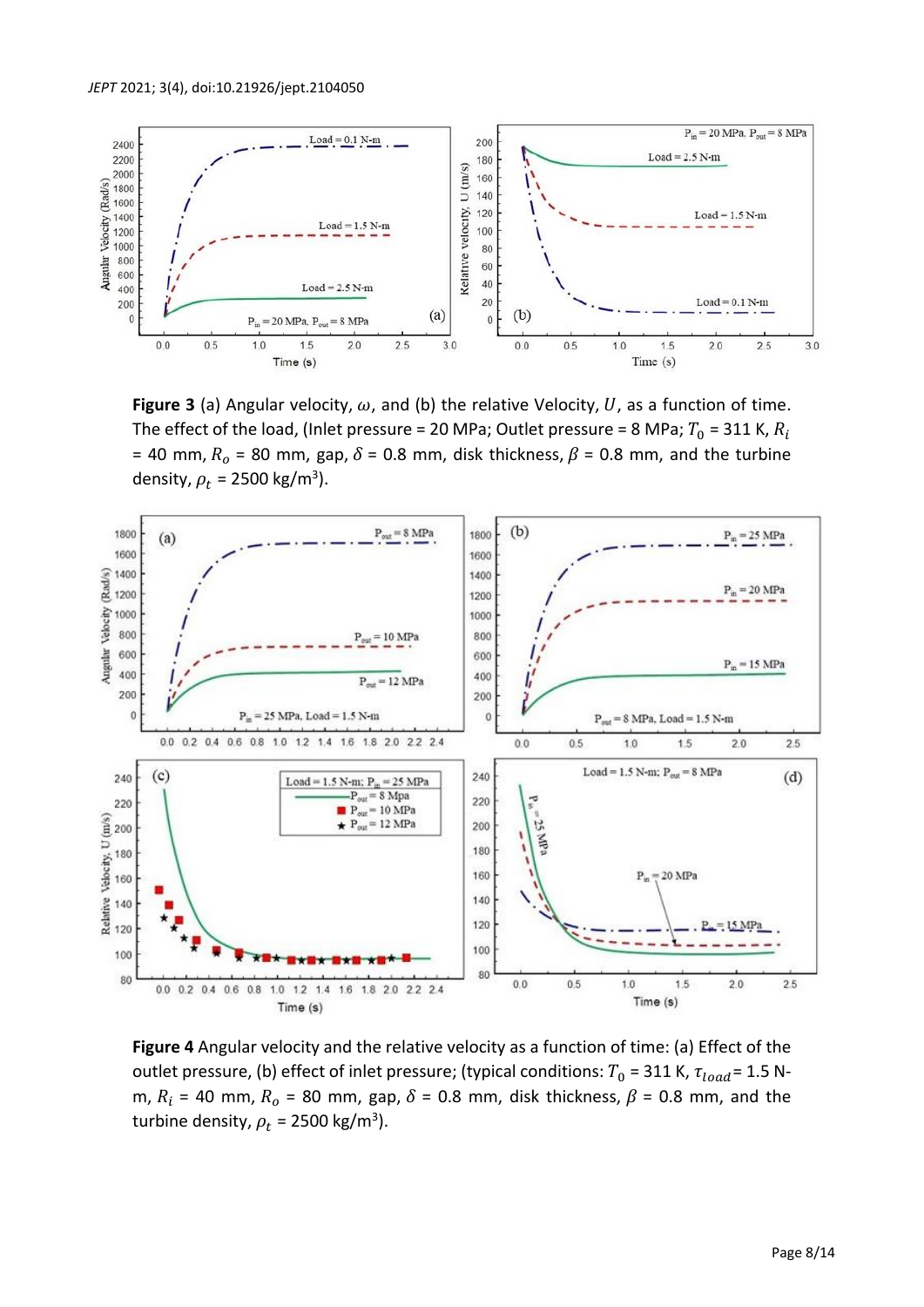

**Figure 5** Torque as a function of time, (a) the effect of the inlet pressure and (b) the effect of the outlet pressure (Load = 1.5 N-m,  $T_0$  = 311 K,  $R_i$  = 40 mm,  $R_o$  = 80 mm, gap,  $\delta$  = 0.8 mm, disk thickness,  $\beta$  = 0.8 mm, and the turbine density,  $\rho_t$  = 2500 kg/m<sup>3</sup>).

For a fixed external load, the angular velocity increases with the inlet pressure but decreases as the outlet pressure increases as shown in Figure 4 where results on the angular velocity and the relative velocity as a function of time under different operating conditions when the external load is kept constant at 1.5 N-m are presented. For the case with the inlet pressure of 25 MPa, the angular velocity levels off to 1715 rad/s after 2.36 s when the outlet pressure is 8 MPa and it decreases to 437 rad/s after 2.09 s when the outlet pressure increases to 12 MPa. Figure 4(b) shows the results when the outlet pressure is kept at 8 MPa and the inlet pressures are 15, 20, and 25 MPa. The turbine reaches a constant angular velocity of 427 rad/s in 2.42 s and to 1715 rad/s in 2.36 s as the inlet pressure increases from 15 MPa to 25 MPa. The effects of the inlet pressures and the outlet pressures on the relative velocity  $U$  as a function of time are shown in Figure 4(c) and Figure 4(d). The results indicate that, for a given external load, the relative velocity is independent of the outlet pressure when the inlet pressure is kept constant, but it decreases as the inlet pressure increases if the outlet pressure is kept unchanged. The decrease in the relative velocity at higher inlet pressures is due to the fact that the momentum transfer between the working fluid and the rotating disks depends on both the relative velocity and the fluid density and viscosity. Since both the fluid density and its viscosity are higher at higher pressures, the relative velocity must be lower for the torque to be balanced by the same external load.

The effects of the inlet pressures and the outlet pressures on the torque due to the shear stress as a function of time are shown in Figure 5. The results indicate that as the steady state condition is reached, all the torques level off at the external load, independent of the operating conditions in terms of the inlet and the outlet pressures. The operating conditions, however, determine the initial value of the torque and hence they determine the maximum external load that the turbine is operational. Figure 6 shows the effects of the operating condition in terms of the inlet and the outlet pressures on the steady-state torque as a function of the eternal loads. Using supercritical  $CO<sub>2</sub>$  as the working fluid, the range of the external loads that a turbine can be operated is seen to increase with higher inlet pressures and lower outlet pressures. For example, for the outlet pressure of 8 MPa, the turbine can operate with an external load of 1.7 N-m at the inlet pressure of 15 MPa and with an external load up to 3.2 N-m when the inlet pressure is up to 25 MPa. For a constant inlet pressure at 20 MPa, the turbine with the outlet pressure of about 8 MPa can operate with an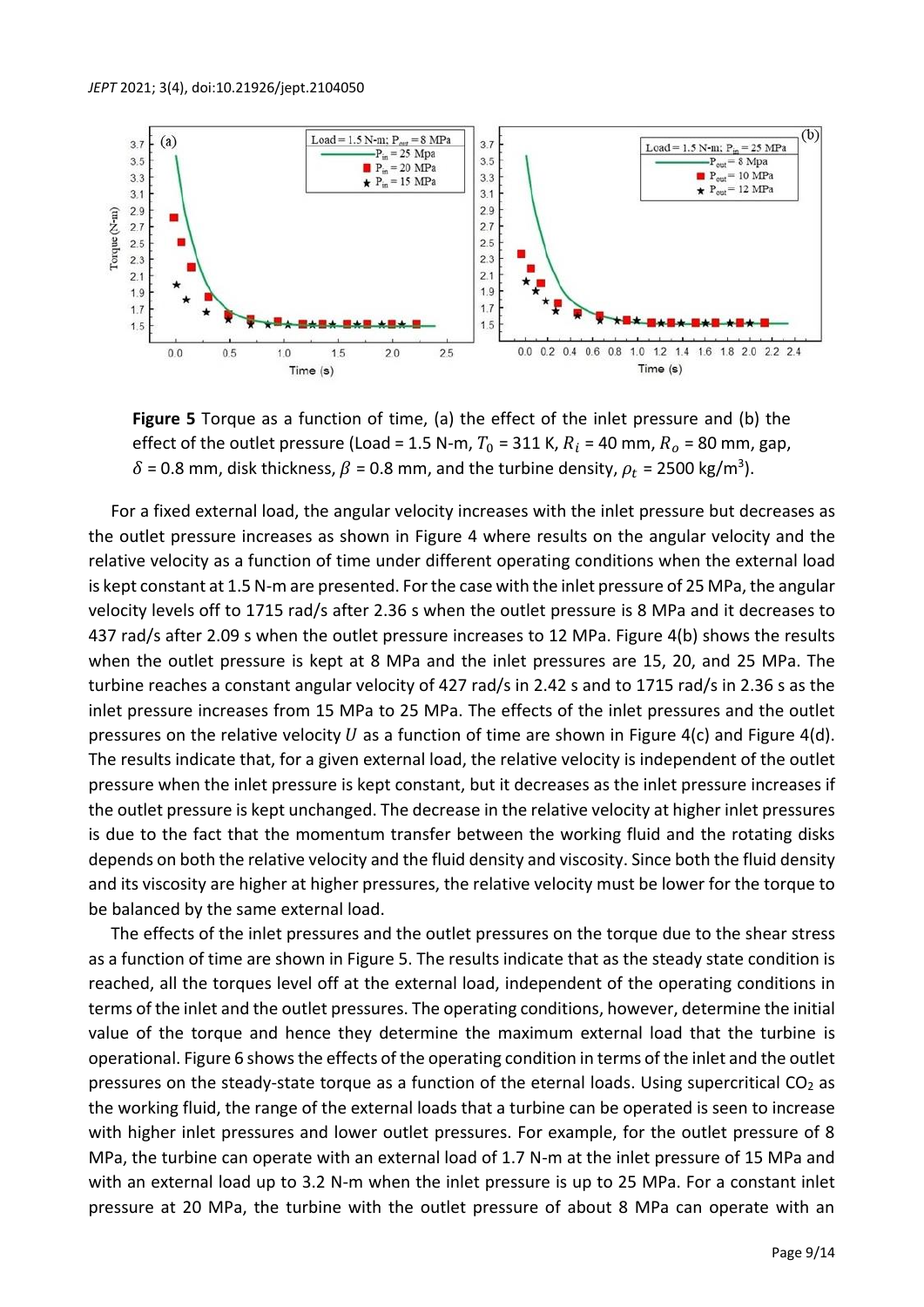external load of 2.5 N-m while with an outlet pressure of 12 MPa the external load is up to 1.3 N-m. The increase of the torque with the external load, shown in Figure 6, can be explained in terms of the turbine angular velocity. This is shown in Figure 7 where the angular and the relative velocities as a function of the external load are presented. As the load increases, the angular velocity decreases, and the relative velocity increases. Since the working fluid transfers more momentum to the disks at higher relative velocity as shown by Eqn. (1), a higher torque is developed.



**Figure 6** Torque as a function of load, (a) the effect of the outlet pressure and (b) the effect of the inlet pressure (T<sub>0</sub> = 311 K,  $R_i$  = 40 mm,  $R_o$  = 80 mm, gap,  $\delta$  = 0.8 mm, disk thickness,  $\beta$  = 0.8 mm, and the turbine density,  $\rho_t$  = 2500 kg/m<sup>3</sup>).



**Figure 7** Angular velocity and the relative velocity as a function of load, Figures a and c: the effect of the outlet pressure; Figures b and d: the effect of the inlet pressure;  $(T_0 =$ 311 K,  $R_i$  = 40 mm,  $R_o$  = 80 mm, gap,  $\delta$  = 0.8 mm, disk thickness,  $\beta$  = 0.8 mm, and the turbine density,  $\rho_t$  = 2500 kg/m<sup>3</sup>).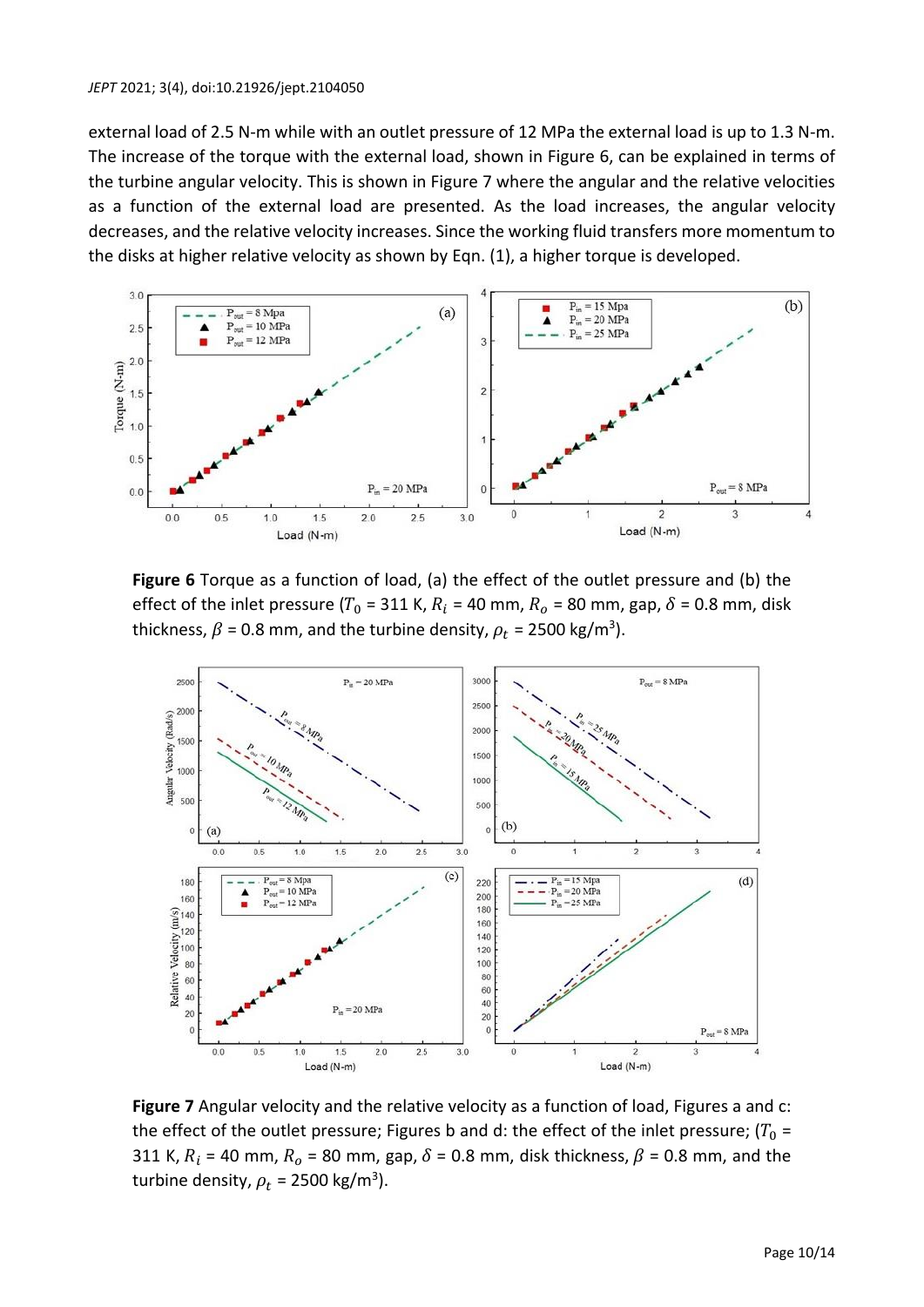#### *JEPT* 2021; 3(4), doi:10.21926/jept.2104050

Figure 8 shows the effects of the inlet and the outlet pressures on the outlet power as a function of the external loads. The operational range of the external load increases as either the inlet pressure increases, or as the outlet pressure decreases. The power outlet depends on the inlet and the outlet enthalpies and the kinetic energies; it can be calculated using Eq. 4,  $P_w = \tau \omega$ , which describes the increase of the power outlet as the angular velocity increases. Increasing the angular velocity results in a decrease of the relative velocity reducing the momentum transfer from the fluid to the disks and hence, increasing the outlet velocity. Increasing the outlet velocity, however, has a negative effect on the power output of the turbine. Thus, since the angular velocity depends on the operational torque, increasing/decreasing the operational load has both positive and negative effects on the power output. At first, the turbine power increases with the increase in the external load until a maximum point and then the turbine power decreases as the load continuesto increase. For a fixed inlet pressure, both the maximum point and the operational range of the external loads decrease as the outlet pressure increases. For a fixed outlet pressure, the maximum point and the operational range of the external loads increase as the inlet pressure increases. Operating with supercritical  $CO<sub>2</sub>$  as the working fluid, when the inlet pressure is 20 MPa, the maximum power output of 1739 W and the angular velocity of about 1241 rad/s are obtained at the external load of 1.4 N-m for the outlet pressure of 8 MPa, and the inlet pressure of 20 MPa. The range of the operational external load is up to 2.5 N-m. For the outlet pressure of 8 MPa, the operational range of the external load is up to 3.1 N-m, the maximum power of 2646 W occurs at the external load of 1.8 N-m (1469 rad/s) for the inlet pressure of 25 MPa. This power is calculated for one channel. For a turbine having 100 channels, a power output of 0.2646 MW could be harvested instead of being wasted if conventional throttling expansion valves of any kinds are used. To roughly estimate the energy required to increase the temperature of  $CO<sub>2</sub>$  transported in an 8 MPa pipeline, we use the following equation  $\dot{Q} = \dot{m}_{CO2}c_{n,CO2}\Delta T$ . If this power is used to preheat the transported CO<sub>2</sub> to increase its temperature by 10 °C, ( $\Delta T = 10$ ), before injection, it is sufficient to heat an amount 0.8 Mt of  $CO<sub>2</sub>$  per year. Goodarzi et al. [7] estimated the cost of heating to avoid cooling the reservoir to be about \$0.75 per cubic meter; thus, a heating cost of about a million dollars per year would be saved.



**Figure 8** Power outlet as a function of load; (a): the effect of the outlet pressure, (b): the effect of the inlet pressure; ( $T_0$  = 311 K, friction torque,  $R_i$  = 40 mm,  $R_o$  = 80 mm, gap,  $\delta$  = 0.8 mm, disk thickness,  $\beta$  = 0.8 mm, and the turbine density,  $\rho_t$  = 2500 kg/m<sup>3</sup>).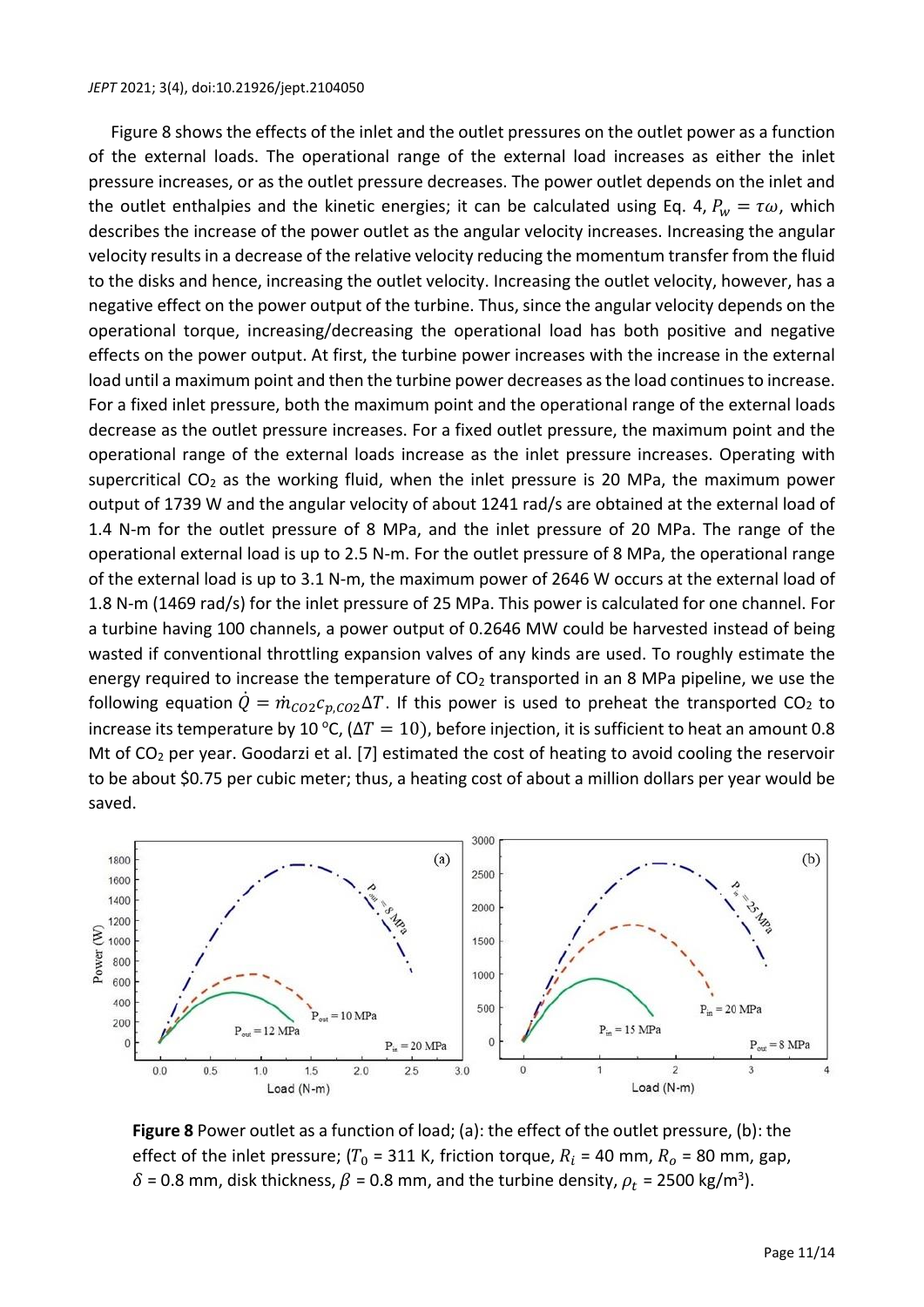# **4. Conclusion**

This study presents a simple analysis to look at the performance of a Tesla turbine, in terms of its angular velocity and power, while using supercritical  $CO<sub>2</sub>$  as the working fluid. The work is based on the simple analytical model developed by Tamir et al. [14]. Keeping the turbine geometric parameters unchanged, while the inlet temperature, the inlet pressures, and the outlet pressures are used as the operating conditions. The results show that using a Tesla turbine instead of a conventional expansion valve of any kinds, to expand and deliver supercritical  $CO<sub>2</sub>$  from a highpressure container to a lower-pressure transport pipelines, throttling losses can be avoided and its potential to generate useful mechanical work can be harvested. In addition, due to the friction between the expanded  $CO<sub>2</sub>$  and the turbine disks, its temperature reduction is not as dramatic as is the case when an expansion valve is used. Thus, as far as  $CO<sub>2</sub>$  injection is concerned, the need for preheating can be minimized.

# **Disclaimer**

"This report was prepared as an account of work sponsored by an agency of the United States Government. Neither the United States Government nor any agency thereof, nor any of their employees, makes any warranty, express or implied, or assumes any legal liability or responsibility for the accuracy, completeness, or usefulness of any information, apparatus, product, or process disclosed, or represents that its use would not infringe privately owned rights. Reference herein to any specific commercial product, process, or service by trade name, trademark, manufacturer, or otherwise does not necessarily constitute or imply its endorsement, recommendation, or favoring by the United States Government or any agency thereof. The views and opinions of authors expressed herein do not necessarily state or reflect those of the United States Government or any agency thereof."

# **Author Contributions**

Phuoc X. Tran thought of this problem and performed most of the derivations and all of the calculations. Mehrdad Massoudi helped in the derivation and the formulation of the problem. Both authors contributed to the writing of the paper, and both authors have read and agreed to the published version of the manuscript.

# **Competing Interests**

The authors have declared that no competing interests exist.

# **References**

- 1. Teodoriu C. Why and when does casing fail in geothermal wells: A surprising question? Proceedings of the world geothermal congress 2015; 2015 April 19th-25th; Melbourne, Australia. Berlin: ResearchGate.
- 2. Kaldal GS, Jónsson MÞ, Pálsson H, Karlsdóttir SN. Structural analysis of casings in high temperature geothermal wells in Iceland. Proceedings of the world geothermal congress 2015; 2015 April 19th-25th; Melbourne, Australia. Berlin: ResearchGate.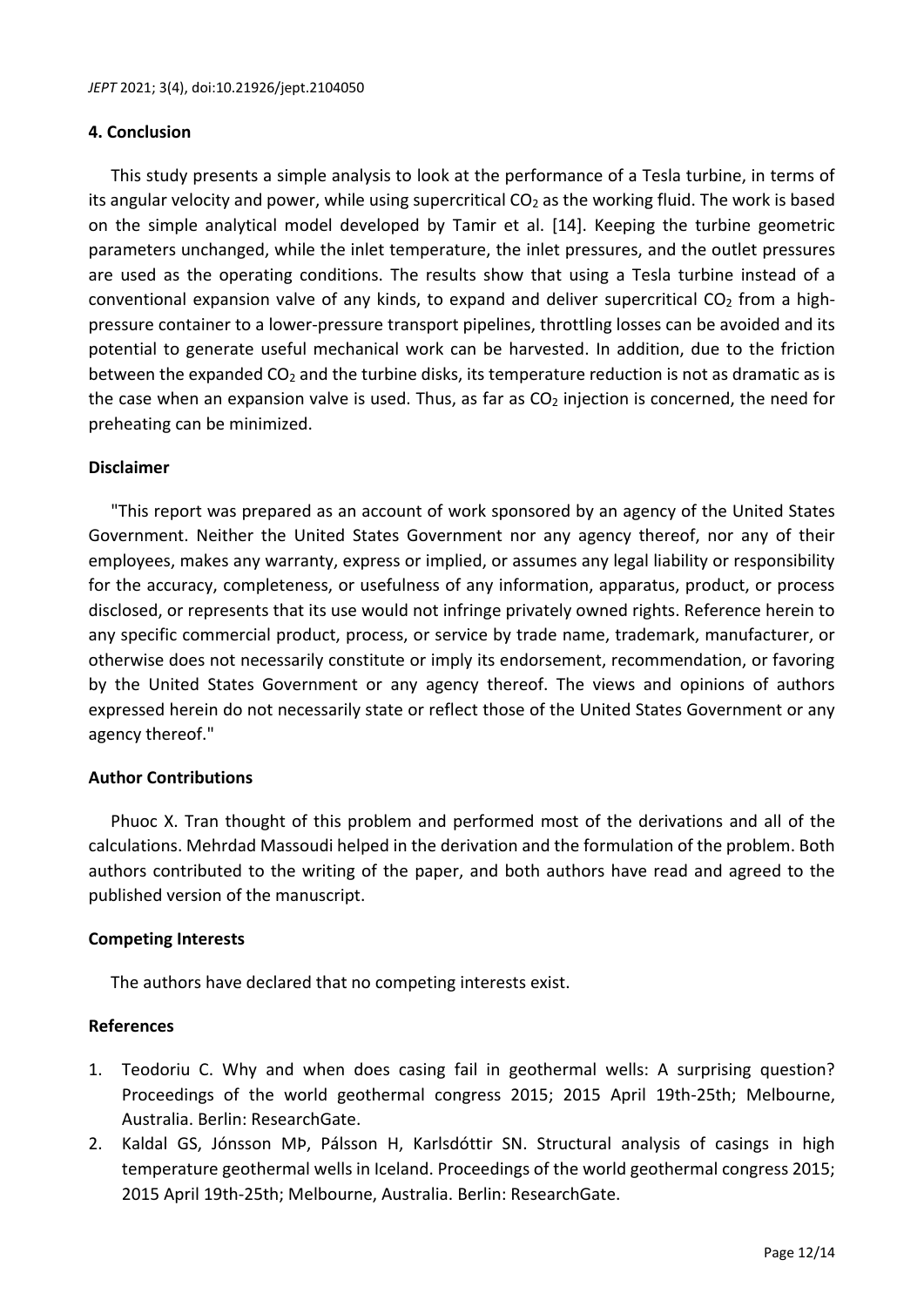- 3. Roy P, Walsh SD, Morris JP, Iyer J, Hao Y, Carroll S, et al. Studying the impact of thermal cycling on wellbore integrity during CO<sub>2</sub> injection. Proceedings of the 50th U.S. Rock Mechanics/Geomechanics Symposium; 2016 June 26th-29th; Houston, Texas, USA. Richardson: OnePetro.
- 4. Liebscher A, Möller F, Bannach A, Köhler S, Wiebach J, Schmidt-Hattenberger C, et al. Injection operation and operational pressure-temperature monitoring at the  $CO<sub>2</sub>$  storage pilot site Ketzin, Germany-design, results, recommendations. Int J Greenh Gas Control. 2013; 15: 163- 173.
- 5. Sheikhnejad Y, Simões J, Martins N. Energy harvesting by a novel substitution for expansion valves: Special focus on city gate stations of high-pressure natural gas pipelines. Energies. 2020; 13: 956.
- 6. Möller F, Liebscher A, Martens S, Schmidt-Hattenberger C, Streibel M. Injection of CO<sub>2</sub> at ambient temperature conditions-pressure and temperature results of the "cold injection" experiment at the Ketzin pilot site. Energy Procedia. 2014; 63: 6289-6297.
- 7. Goodarzi S, Settari A, Zoback MD, Keith DW. Optimization of a  $CO<sub>2</sub>$  storage project based on thermal, geomechanical and induced fracturing effects. J Pet Sci Eng. 2015; 134: 49-59.
- 8. Fiaschi D, Talluri L. Design and off-design analysis of a Tesla turbine utilizing CO<sub>2</sub> as working fluid. In: E3S Web of Conferences. Les Ulis: EDP Sciences; 2019. pp.03008.
- 9. Song J, Ren XD, Li XS, Gu CW, Zhang MM. One-dimensional model analysis and performance assessment of Tesla turbine. Appl Therm Eng. 2018; 134: 546-554.
- 10. Aghagoli A, Sorin M. CFD modelling and exergy analysis of a heat pump cycle with Tesla turbine using CO<sup>2</sup> as a working fluid. Appl Therm Eng. 2020; 178: 115587.
- 11. Manfrida G, Talluri L. Fluid dynamics assessment of the Tesla turbine rotor. Therm Sci. 2019; 23: 1-10.
- 12. Talluri L, Fiaschi D, Neri G, Ciappi L. Design and optimization of a Tesla turbine for ORC applications. Appl Energy. 2018; 226: 300-319.
- 13. Ciappi L, Fiaschi D, Niknam PH, Talluri L. Computational investigation of the flow inside a Tesla turbine rotor. Energy. 2019; 173: 207-217.
- 14. Emran TA, Alexander RC, Stallings CT, DeMay MA, Traum MJ. Method to accurately estimate Tesla turbine stall torque for dynamometer or generator load selection. Proceedings of the 2010 ASME Early Career Technical Conference; 2010 October 1st-2nd; Atlanta, Georgia, USA. New York: The American Society of Mechanical Engineers.
- 15. Span R, Wagner W. A new equation of state for carbon dioxide covering the fluid region from the triple‐point temperature to 1100 K at pressures up to 800 MPa. J Phys Chem Ref Data. 1996; 25: 1509-1596.
- 16. Span R, Wagner W. Equations of state for technical applications. III. Results for polar fluids. Int J Thermophys. 2003; 24: 111-162.
- 17. Kim Y. Equation of state for carbon dioxide. J Mech Sci Technol. 2007; 21: 799-803.
- 18. Vesovic V, Wakeham WA, Olchowy GA, Sengers JV, Watson JT, Millat J. The transport properties of carbon dioxide. J Phys Chem Ref Data. 1990; 19: 763-808.
- 19. Fenghour A, Wakeham WA, Vesovic V. The viscosity of carbon dioxide. J Phys Chem Ref Data. 1998; 27: 31-44.